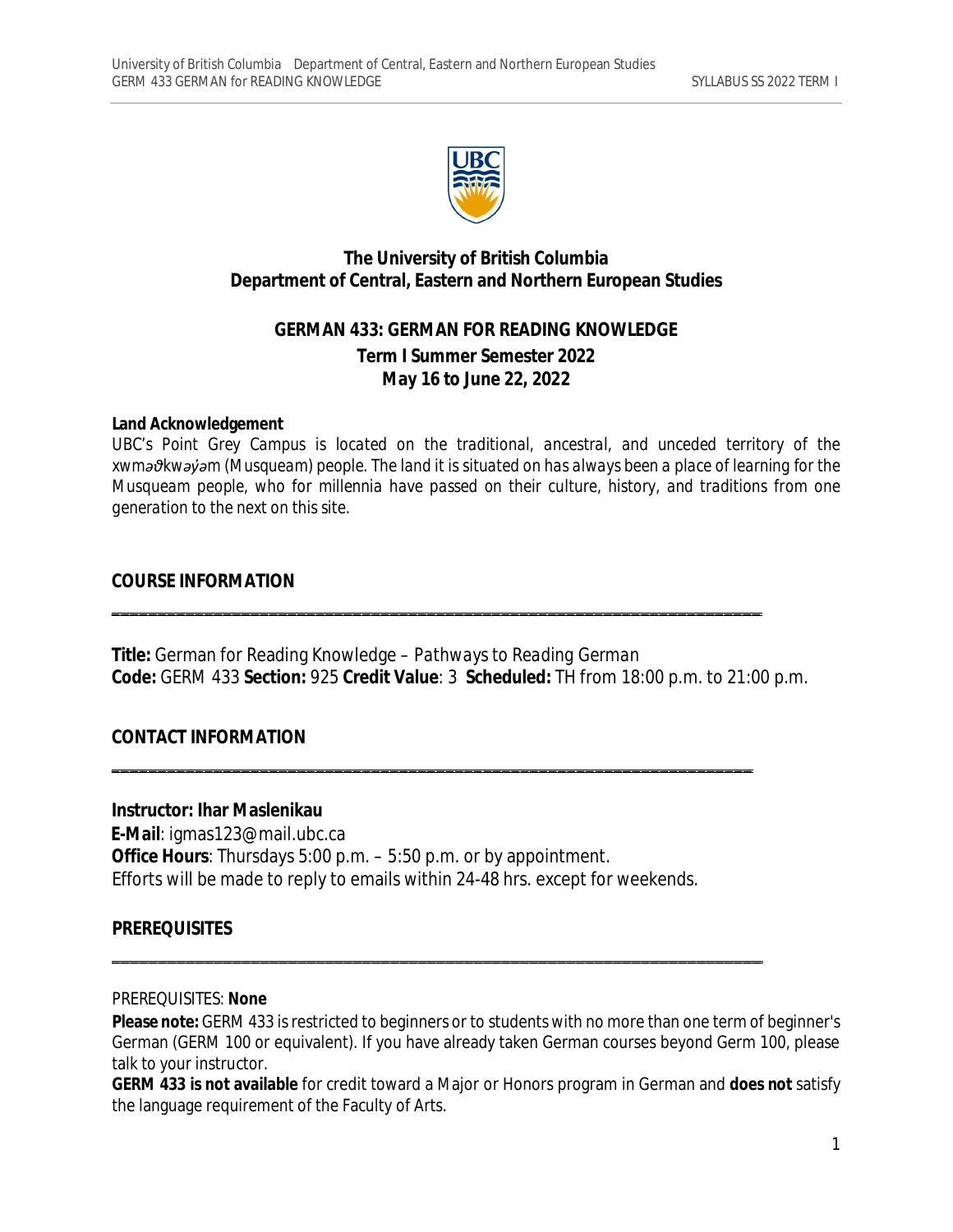# **COURSE OVERVIEW**

The **GERMAN 433** interactive online reading program *Pathways to Reading German* is a guided multimedia self-study German for Reading Knowledge course. The GERM 433 classes *Pathways to Reading German* contains a wide range of authentic reading material that is of interest to students in the Humanities, Arts, Social Sciences and Sciences. The teaching and learning contexts are diverse and the program is cost-effective since the course material *Pathways to Reading German* and any additional resources are integrated in GERM 433-925, on the UBC CANVAS Learning Management Platform.

\_\_\_\_\_\_\_\_\_\_\_\_\_\_\_\_\_\_\_\_\_\_\_\_\_\_\_\_\_\_\_\_\_\_\_\_\_\_\_\_\_\_\_\_\_\_\_\_\_\_\_\_\_\_\_\_\_\_\_\_\_\_\_\_\_\_\_\_\_\_

The reading course *Pathways to Reading German* focuses on developing the necessary skills to read a variety of authentic German texts such as excerpts from scholarly texts, essays, reports, interviews, newspaper/newsmagazine articles, table of contents, maps, charts etc. The selection of material includes also a wide range of links to secondary sources to further promote and expand on intercultural learning and the development of an international awareness that go beyond the course material.

The course differs from usual language instruction in that the format is characterized by traditional lectures in combination with the review of the assigned reading material, online *Übungen* (exercises) and in-class activities (iClicker Sync activities).

Students are expected to come prepared to class on time and participate in the class activities which will contribute to their learning progress.

\_\_\_\_\_\_\_\_\_\_\_\_\_\_\_\_\_\_\_\_\_\_\_\_\_\_\_\_\_\_\_\_\_\_\_\_\_\_\_\_\_\_\_\_\_\_\_\_\_\_\_\_\_\_\_\_\_\_\_\_\_\_\_\_\_\_\_\_\_\_

### **LEARNING OBJECTIVES**

#### **Students will:**

- develop a variety of strategies and acquire reading skills in German to apply in their own discipline or research field, or individual area of interest
- develop and understand necessary grammatical and syntactical concepts for reading and comprehending German texts
- develop and expand on reading vocabulary according to the theme of a given text
- **•** write summaries in English of selected German text excerpts
- enhance their understanding of intercultural and international awareness in the context of reading German texts and researching of secondary sources.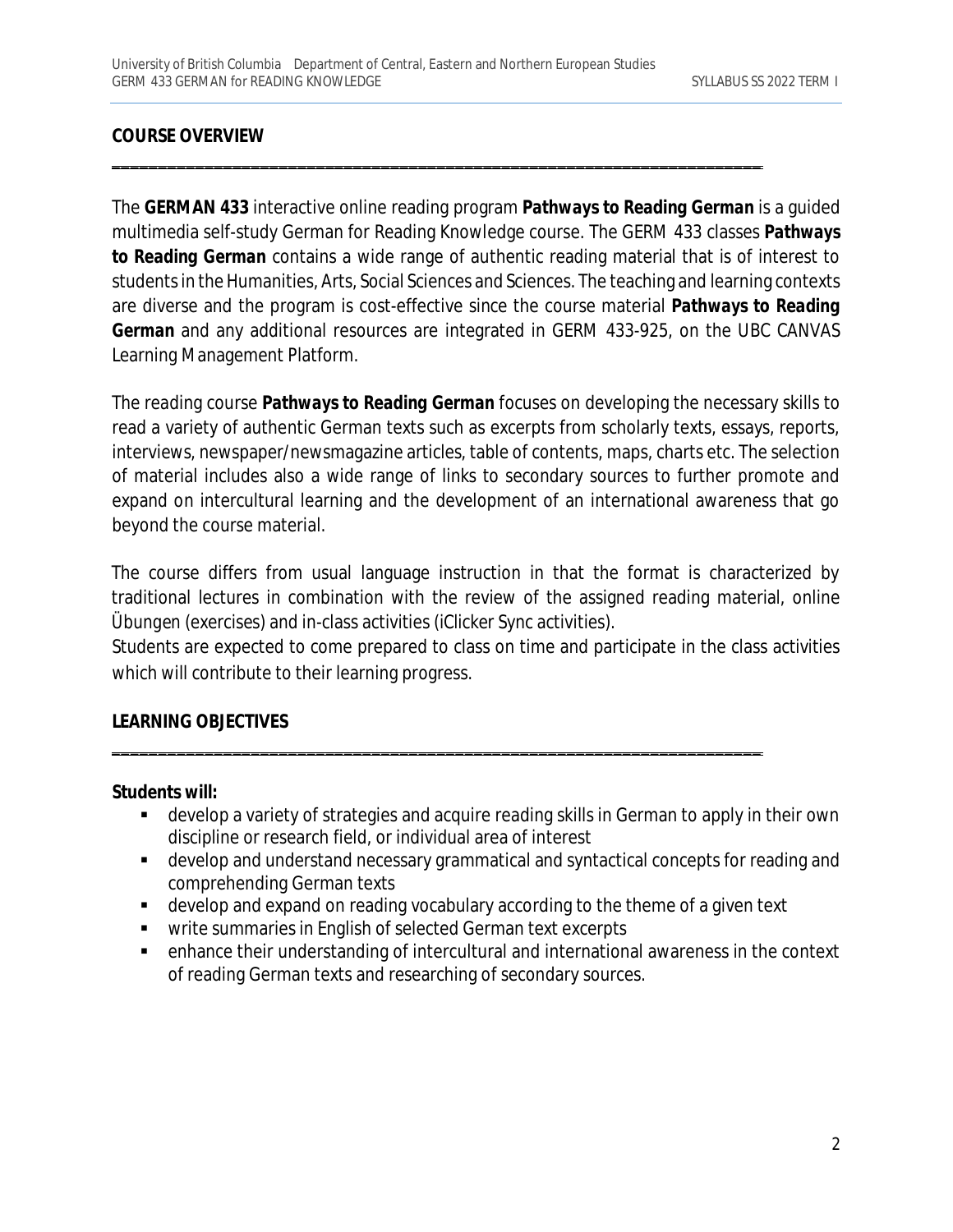### **COURSE ORGANIZATION & LEARNING ACTIVITIES**

Learning to read in a foreign language requires sustained engagement with the material to be learned. *Pathways to Reading German* is organized in **20 Explorations** which are located in the Module area on the UBC CANVAS platform. Each **Exploration** is organized in a number of **Sections**  which introduce a new topic with texts, concepts and exercises (i. e. *Übungen*). The suggested self-study approach is to work through 4 Explorations on average per week.

\_\_\_\_\_\_\_\_\_\_\_\_\_\_\_\_\_\_\_\_\_\_\_\_\_\_\_\_\_\_\_\_\_\_\_\_\_\_\_\_\_\_\_\_\_\_\_\_\_\_\_\_\_\_\_\_\_\_\_\_\_\_\_\_\_\_\_\_\_\_

The *Übungen* are located in the EXPLORATIONS in the Module area on UBC CANVAS. They include online activities such as Multiple Choice, True False, Fill in the Blanks, Fill in Multiple Blanks, Multiple Answers, Multiple Dropdowns, Matching, Essay Questions. These *Übungen* ensure that students engage and stay engaged in a meaningful way by completing the tasks and activities when working through the online program. The online *Übungen* can be repeated and reviewed multiple times throughout the course.

At the end of each Exploration there is *Reflection* and an *Application* section*.* In the *Reflection*  section students review the structures, strategies and grammar that has been introduced. In the Application section students apply and practice in a new context what has been introduced in that Exploration.

In most Exploration there is also a vocabulary list included which refers to the topic of the Exploration. Students are free to add any words they consider important. There are also some Explorations where students are asked to develop their own vocabulary list with words they consider important or useful.

Further details in regard to the online Explorations on CANVAS are demonstrated in three videos. They are located on the GERM 433-925 homepage in **Videos: How to navigate the GERM 433 Explorations on CANVAS.**

The online program *Pathways to Reading German* on CANVAS will give students more flexibility with respect to the organization of their study time since the course material including all *Übungen* and answer keys are accessible at any time.

### **LEARNING MATERIALS**

The Electronic online program *Pathways to Reading German – Explorations* embedded in GERM 433-925 on UBC CANVAS as well as access to the i-Clicker Sync activities.

\_\_\_\_\_\_\_\_\_\_\_\_\_\_\_\_\_\_\_\_\_\_\_\_\_\_\_\_\_\_\_\_\_\_\_\_\_\_\_\_\_\_\_\_\_\_\_\_\_\_\_\_\_\_\_\_\_\_\_\_\_\_\_\_\_\_\_\_\_\_

A reliable dictionary such as 9780061998621 COLLINS GERMAN CONCISE DICTIONARY 5TH ED \$24.99; **or** 9780008241377 COLLINS GERMAN DICTIONARY AND GRAMMAR \$24.99; **or** 9780199663125 COMPACT OXFORD GERMAN DICTIONARY 5/E, \$14.95 available on amazon.com German dictionaries or UBC Bookstore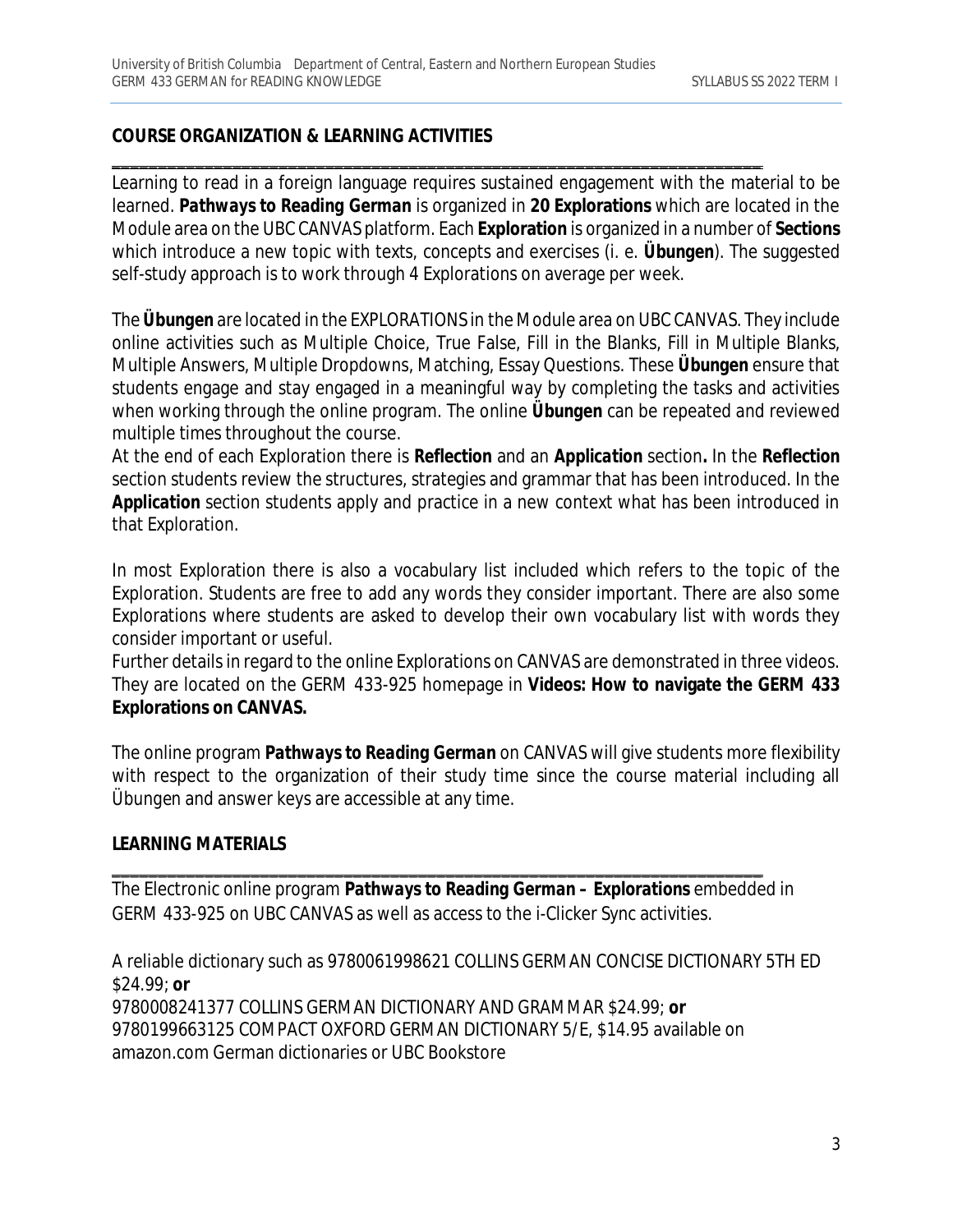A hardcopy dictionary is needed for all online tests and the final exam, since the required Lock Down Browser does not allow to leave the site and use an online dictionary, see <https://isit.arts.ubc.ca/respondus-lockdown-browser/.>

Except for tests and exams, students are allowed to resort to other suitable electronic devices and resources in their learning activities, e. g. online dictionaries such as: <https://www.dict.cc/;> LEO:<https://dict.leo.org/german-english/;> PONS:<https://de.pons.com/>

Optional:

*English Grammar for Students of German*: The Study Guide for Those Learning German: Zorach, Cecile, Melin, Charlotte: 9780934034388

Some online Grammar Sites:

1. A Review of German Grammar by Bruce Duncan <http://www.dartmouth.edu/~deutsch/Grammatik/Grammatik.html> 2 . The Internet Handbook of German Grammar: <http://www.travlang.com/languages/german/ihgg/> 3. German grammar on the Web: <http://www.arts.uwaterloo.ca/~skidmore/grammarpage.htm>

# **REQUIRED TECHNICAL MATERIALS**

The following technical equipment is required for all students of GERM 433:

\_\_\_\_\_\_\_\_\_\_\_\_\_\_\_\_\_\_\_\_\_\_\_\_\_\_\_\_\_\_\_\_\_\_\_\_\_\_\_\_\_\_\_\_\_\_\_\_\_\_\_\_\_\_\_\_\_\_\_\_\_\_\_\_\_\_\_\_\_\_\_\_

- 1. A reliable computer
- 2. Reliable access to the internet
- 3. A browser that supports the viewing of videos and listening to audio file

All questions and problems regarding technical equipment should be directed to the Learning Technology Hub: [It.hub@ubc.ca,](mailto:It.hub@ubc.ca,) <https://web.it.ubc.ca/forms/isf/> If you encounter technical issues while using *Canvas*, please contact the UBC Information Technology Service Centre for assistance, using their online form. For more general information see: <https://keeplearning.ubc.ca/>

# **ASSESSMENT OF LEARNING**

| <b>Grade Breakdown</b>                                      |     |  |
|-------------------------------------------------------------|-----|--|
| Attendance & Participation incl. <i>iClicker Activities</i> | 8%  |  |
| Pathways Explorations incl. Übungen                         | 20% |  |
| 3 Prep Tests                                                | 7%  |  |
| Test 1                                                      | 15% |  |
| Test 2                                                      | 20% |  |
| <b>Final Examination</b>                                    | 30% |  |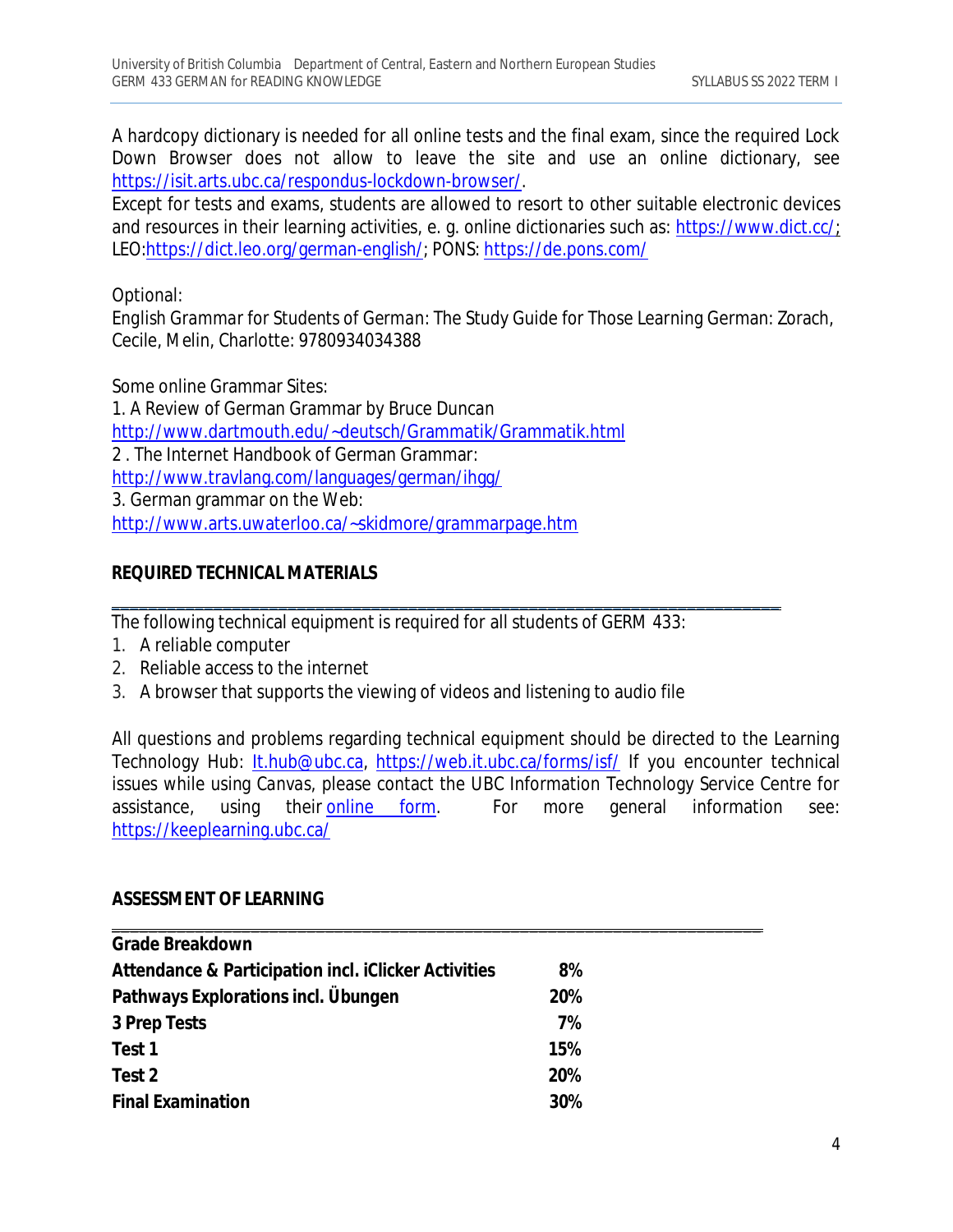Students will prepare for Test 1, Test 2, and the Final Exam by way of a PREP tests (7% total). The PREP test can be considered as a "blueprint" for the actual unit test in terms of topic, length of text, (approx. 185-195 words) and respectively the final exam (~385-395 words), type of tasks, content and grammar questions. The PREP tests are available on UBC CANVAS and can be repeated multiple times.

# **TEST 1 (15%):**

Test 1 will cover materials from **Exploration 1** up to **Exploration 6 (SECTION 3)**. **Students will write TEST 1 in class online with Lockdown Browser, Thursday, June 2, 2022. Therefore, students are required to use a hardcopy dictionary.** Students will have **one** attempt and 60 minutes to complete the test. It will be available *on UBC CANVAS.*

# **TEST 2 (20%):**

Test 2 will cover materials from **Exploration 7** up **to Exploration 13**. **Students will write TEST 2 in class online with Lockdown Browser, Thursday, June 16, 2022. Therefore, students are required to use a hardcopy dictionary.** Students will have **one** attempt and 60 minutes to complete the test. It will be available *on UBC CANVAS*.

### **FINAL EXAMINATION (30%):**

The Final Examination will cover the material from all the Explorations in the online program *Pathways to Reading German*. **Students will write the Final Exam in class online with Lockdown Browser,** and they will have 150 minutes (2.5 hours) to complete the exam. **Students are allowed to use a hardcopy dictionary.**

Final Exam period: June 26-30. Date, time and further details to be announced.

The content of the GERM 433 Unit tests, Final Exam and Prep Tests is consistent with the instructional content of the Explorations and online *Übungen* in *Pathways to Reading German***.**  The grading criteria are consistent with the criteria established by the Faculty of Arts. Please see: <http://www.calendar.ubc.ca/vancouver/index.cfm?tree=3,42,96,0>

**PLEASE NOTE: Students who qualify for an extension on the length of the writing time will be accommodated. They must contact the Center for Accessibility [https://students.ubc.ca/about](https://students.ubc.ca/about-)student-services/centre-for-accessibility, inform their instructor and submit the documentation in a timely fashion prior to the tests.**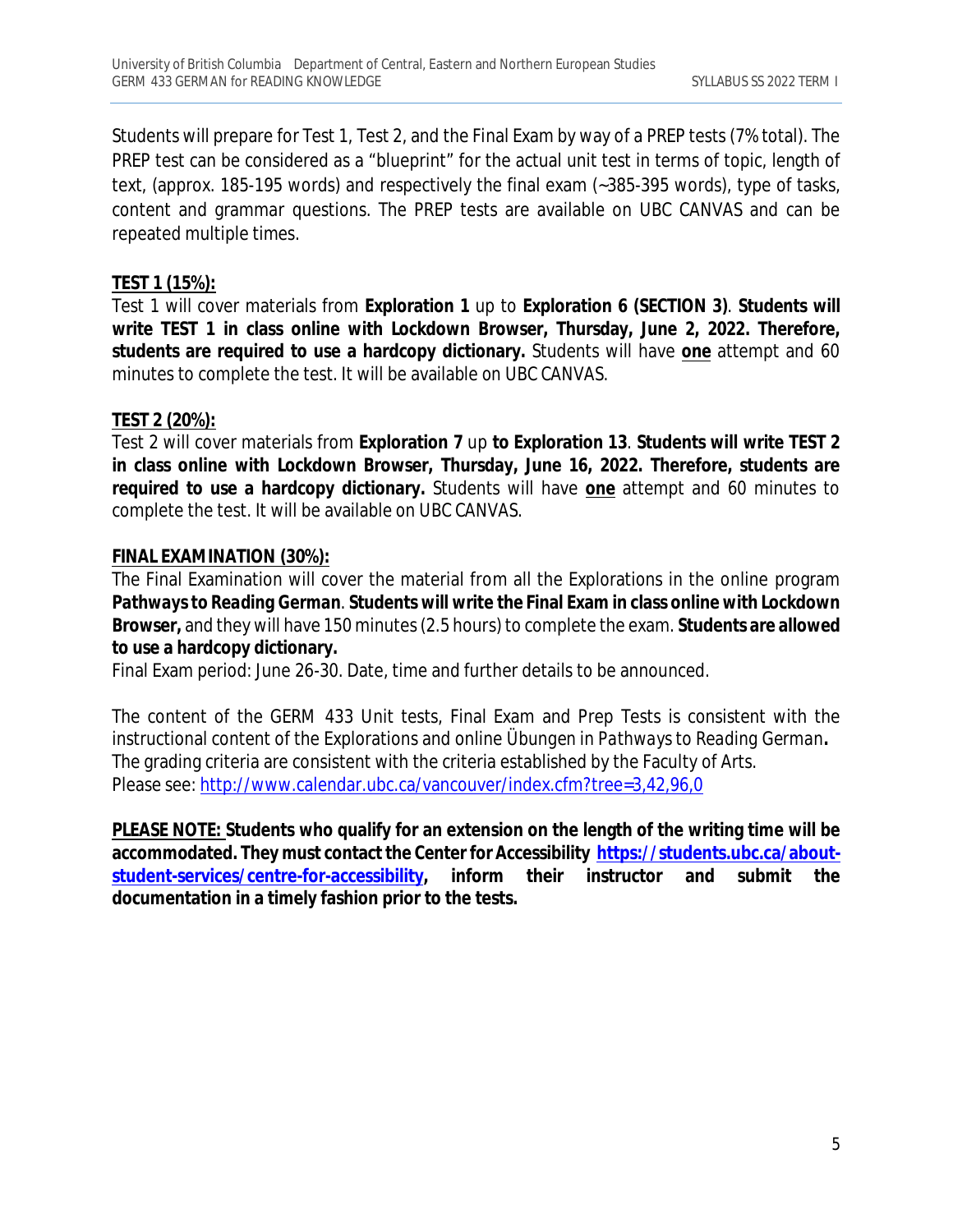| <b>GERM 433-925 Course Schedule</b> |                                                                  |                     |
|-------------------------------------|------------------------------------------------------------------|---------------------|
| <b>WEEK</b>                         | <b>EXPLORATION and TOPIC</b>                                     | <b>TESTS</b>        |
|                                     |                                                                  |                     |
| Week 1: May 15-21                   | <b>EXPLORATION 1 Introduction: Easy Access to Texts</b>          |                     |
|                                     | <b>EXPLORATION 2 Foundation and First Orientation</b>            |                     |
|                                     | <b>EXPLORATION 3 Deutschland im Überblick</b>                    |                     |
|                                     | <b>EXPLORATION 4 Berlin: Past and Present</b>                    |                     |
| Week 2: May 22-28                   | <b>EXPLORATION 5 Umwelt, Klima und Energie</b>                   | PREP Test 1,        |
|                                     | <b>EXPLORATION 6 Einwanderer und Neuankömmlinge in</b>           | <b>TH., May 26</b>  |
|                                     | Deutschland                                                      |                     |
|                                     | <b>EXPLORATION 7 Bildung und Studium</b>                         |                     |
|                                     | <b>EXPLORATION 8 Menchenrechte</b>                               |                     |
| Week 3: May 29-June 4               | <b>EXPLORATION 9 Europa und die Europäische Union</b>            | TEST <sub>1</sub> , |
|                                     | <b>EXPLORATION 10 Weltsprache Musik</b>                          | TH., June 2         |
|                                     | <b>EXPLORATION 11 Einstein und die Verantwortung der</b>         |                     |
|                                     | Wissenschaft                                                     |                     |
|                                     | <b>EXPLORATION 12 Gebrüder Grimm - Rotkäppchen</b>               |                     |
| <b>Week 4: June 5-11</b>            | <b>EXPLORATION 13 Entwicklung der Massenmedien</b>               | PREP Test 2,        |
|                                     | <b>EXPLORATION 14 Martin Luther und die deutsche Sprache</b>     | TH., June 9         |
|                                     | <b>EXPLORATION 15 Ein originales Rezept</b>                      |                     |
|                                     | <b>EXPLORATION 16 Friedrich Schiller- WilhelmTell</b>            |                     |
| <b>Week 5: June 12-18</b>           | EXPLORATION 17 Immanuel Kant: Sesshafter Weltbürger und          | TEST <sub>2</sub> , |
|                                     | Aufklärer                                                        | <b>TH., June 16</b> |
|                                     | <b>EXPLORATION 18 Digitales Lesen</b>                            |                     |
|                                     | <b>EXPLORATION 19 Emotionen: Auf der Suche nach dem Gefühl</b>   |                     |
|                                     | <b>EXPLORATION 20 Deutsche Hochschulen - Das Studieren</b>       |                     |
| <b>Week 6: June 19-22</b>           | No class. Last day of classes: Wednesday, June 22.               |                     |
|                                     |                                                                  |                     |
|                                     | <b>FINAL EXAM PERIOD: June 26-30</b>                             |                     |
|                                     | Date, time and further details of the Final Exam to be announced |                     |

### **GERM 433 COURSE POLICIES**

#### **Tests, Exams, and Make-Up Exams**

Tests, quizzes and exams are to be taken on the day set by either your instructor, the program coordinator or by General Faculties Council. In accordance with UBC policy, students who wish to observe a religious holiday must notify their instructor two weeks in advance of the religious holiday they wish to observe. **For further details, see CENES Course policies <https://cenes.ubc.ca/undergraduate/advising/cenes-course-policies/> and UBC Campus-wide Policies and Regulations <https://www.calendar.ubc.ca/vancouver/index.cfm?tree=3,289,0,0>**

\_\_\_\_\_\_\_\_\_\_\_\_\_\_\_\_\_\_\_\_\_\_\_\_\_\_\_\_\_\_\_\_\_\_\_\_\_\_\_\_\_\_\_\_\_\_\_\_\_\_\_\_\_\_\_\_\_\_\_\_\_\_\_\_\_\_\_\_\_\_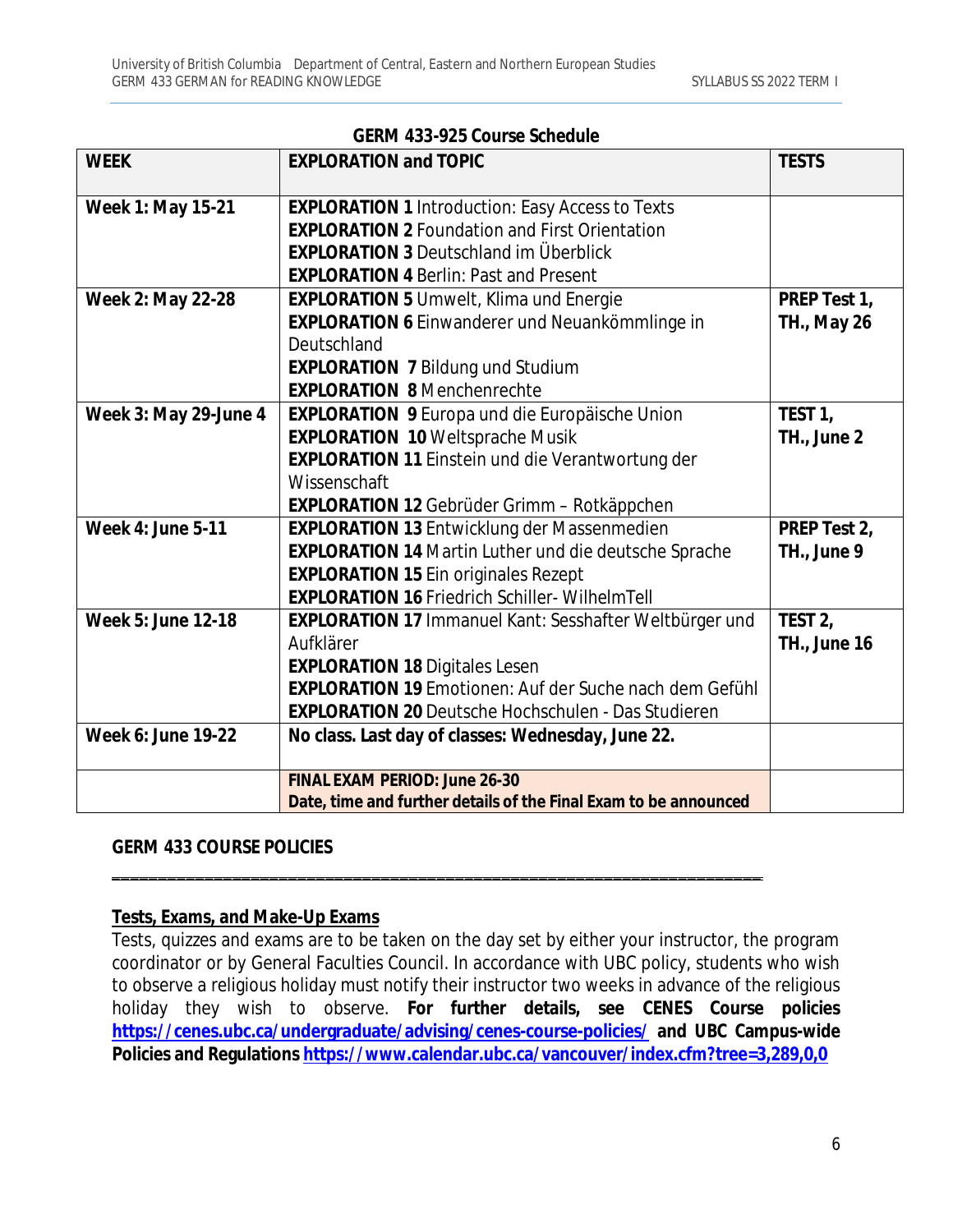### **Use of Electronic Devices**

Computers, cell phones and other electronic devices are to be used only as required for instruction-related activities. When writing online tests or examsin the German Reading Program students are permitted to consult only a conventional hardcopy German-English dictionary but no other additional electronic aids and devices.

# **UNIVERSITY COURSE POLICIES & STUDENT RESOURCES**

# **For COVID-19 Safety updates, please check:**

COVID-19 update: Maintaining masks in UBC public indoor spaces March 10, 2022 **[https://broadcastemail.ubc.ca/2022/03/10/covid-19-update-maintaining-masks-in-ubc](https://broadcastemail.ubc.ca/2022/03/10/covid-19-update-maintaining-masks-in-ubc-)public-indoor-spaces/ and**  $C$  O V I D - 19 **Last updated:** April 21, 2022,<https://srs.ubc.ca/covid-19/>

\_\_\_\_\_\_\_\_\_\_\_\_\_\_\_\_\_\_\_\_\_\_\_\_\_\_\_\_\_\_\_\_\_\_\_\_\_\_\_\_\_\_\_\_\_\_\_\_\_\_\_\_\_\_\_\_\_\_\_\_\_\_\_\_\_\_\_\_\_\_

For exemption to the indoor mask mandate please visit: PHO Order on Face Coverings: [https://www2.gov.bc.ca/assets/gov/health/about-bc-s-health-care-system/office-of-the](https://www2.gov.bc.ca/assets/gov/health/about-bc-s-health-care-system/office-of-the-)provincial-health-officer/covid-19/covid-19-pho-order-face-coverings.pdf

\_\_\_\_\_\_\_\_\_\_\_\_\_\_\_\_\_\_\_\_\_\_\_\_\_\_\_\_\_\_\_\_\_\_\_\_\_\_\_\_\_\_\_\_\_\_\_\_\_\_\_\_\_\_\_\_\_\_\_\_\_\_\_\_\_\_\_\_\_\_\_\_

# **OTHER COURSE POLICIES**

### **Attendance**

In accordance with UBC Policies and Regulations, students are expected to attend class regularly and to be on time. If you are sick, however, please remain at home and complete a selfassessment for COVID-19 symptoms here: <https://bc.thrive.health/covid19/en.>

### **If you miss a class because of illness:**

- Make a connection early in the term to another student or a group of students in the class. You can help each other by sharing notes. If you don't yet know anyone in the class, post on the discussion forum to connect with other students.
- Consult the class resources on *Canvas*.
- Use the discussion forum for help.
- Attend office hours.
- If you are concerned that you will miss a key activity due to illness, contact your instructor.

If you are feeling ill and cannot complete a scheduled test, **please email the instructor right away** so alternate arrangements can be planned with you in a timely fashion.

If you are feeling ill at the time of a final exam and not able to write the exam you must apply for deferred standing (an academic concession) through Arts Academic Advising. Students who are granted deferred standing (SD) will write the final exam/assignment at a later date.